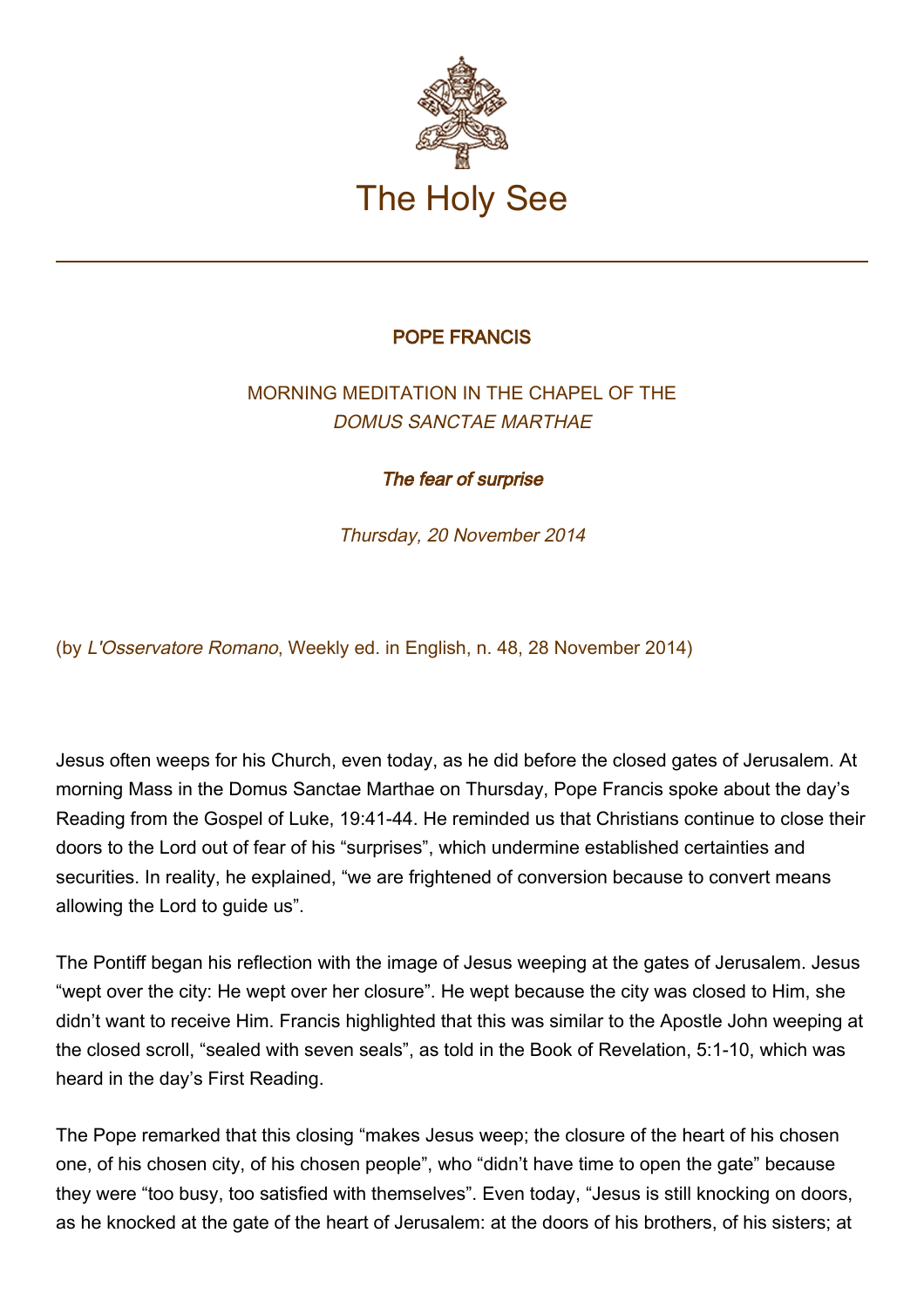our doors, at the doors of our heart, at the doors of his Church".

The fact is, the Pontiff explained, "Jerusalem was content, at peace with her life, and had no need of the Lord" and his salvation. This is why the city had "closed her heart before the Lord. And the Lord wept before Jerusalem. As he also wept at the closed grave of his friend Lazarus. Jerusalem was dead".

In weeping "over his chosen city", Jesus also weeps "over his Church" and "over us". But why, the Pope asked, "wouldn't Jerusalem receive the Lord? Because she was at peace with what she had, she didn't want problems". This is why Jesus exclaimed at the gates, "Would that even today you knew the things that make for peace! ... because you did not know the time of your visitation". Indeed, the city "was afraid to be visited by the Lord; she was frightened of the gratuitousness of the Lord's visit. She was certain about the things she could manage".

This is an attitude seen among Christians even today, Francis noted. "We're sure about what we can manage. But the Lord's visit, his surprises, we aren't able to manage them. And Jerusalem was afraid of this: of being saved on the path of the Lord's surprises". The city was "frightened of the Lord, of her spouse, of her beloved". This was because "when the Lord visits his people, He brings us joy", but He also "brings us conversion. And we are all afraid". The Pontiff emphasized that what we fear is not "happiness", but rather "the joy the Lord brings, because we can't control it".

In this regard, the Pope recalled "Lamentations", which the choir sings on Holy Friday in the Liturgy of the Adoration of the Cross: "How lonely sits the city that was full of people! How like a widow, a solitary vassal has she become". The Pontiff then recalled Lord's dialogue with the city: "What have I done against you, that you would respond this way?", and explained that the Cross is "the price of that rejection". The Cross is "the price to make us see the love of Jesus", that love which "led him to tears, to weep even today, so many times, for his Church".

Jerusalem at that time "was at peace, content; the temple worked; the priests made sacrifices; the people came in pilgrimage; the doctors of the law had everything organized": it was "all clear, all the commandments were clear". Nevertheless, the Pontiff observed, "the gate was closed". He then invited an examination of conscience, starting with the question: "Today, we Christians, who know the faith, the catechism, who go to Mass every Sunday, we Christians, we pastors: are we pleased with ourselves?".

There is a risk of already feeling satisfied, because "we've got everything organized" and we don't feel the need for the Lord to make "new visits". But, Francis advised, Jesus "is still knocking at the door, of each of us and of his Church, of the pastors of the Church". And should "the door of our heart, of the Church, of the pastors not open, the Lord weeps, even today", just as He did at the gates of Jerusalem: "lonely, once full of people, a widow". Jesus sees the city "and weeps